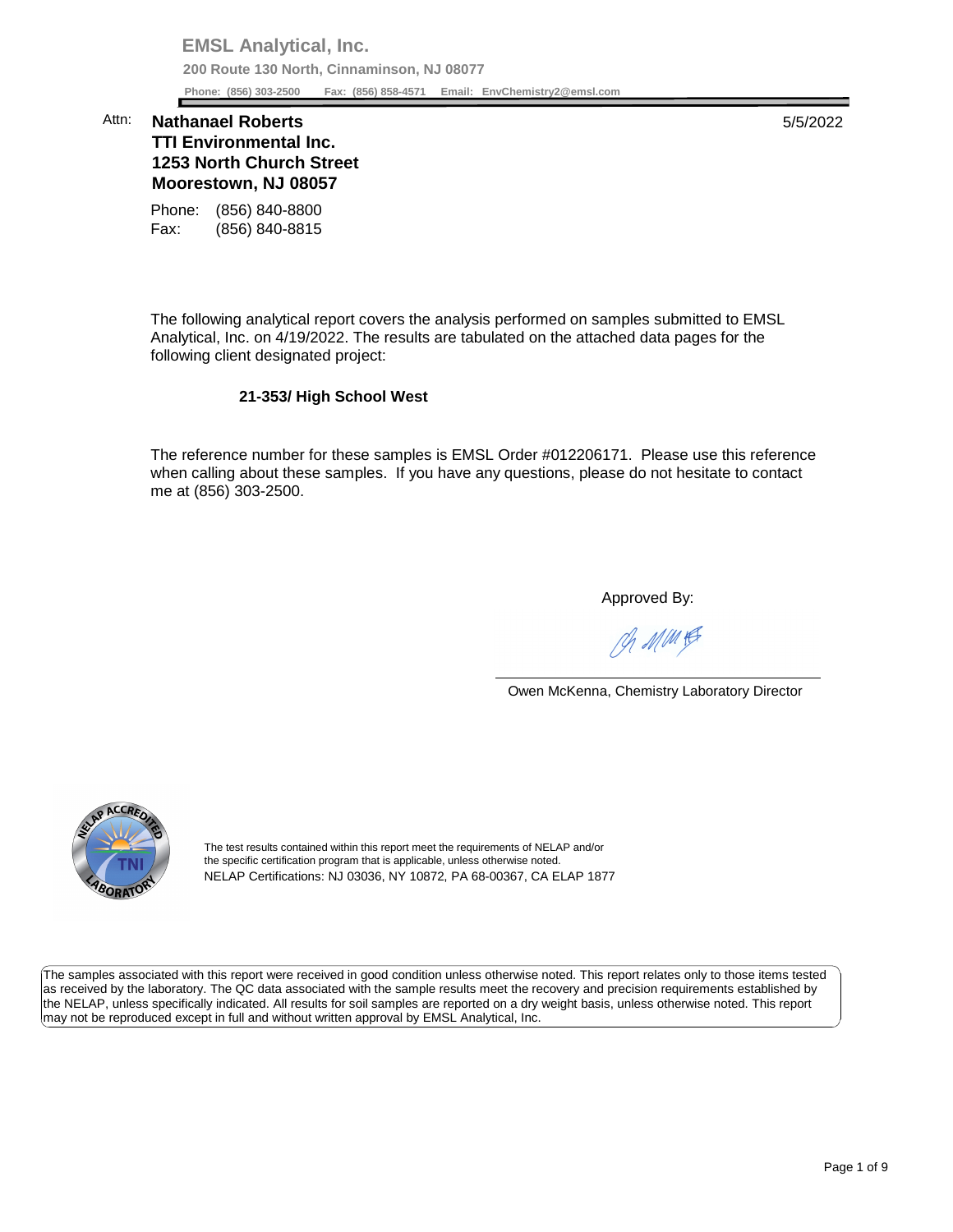| EMSL)    | <b>EMSL Analytical, Inc.</b><br>200 Route 130 North, Cinnaminson, NJ 08077<br>(856) 303-2500 / (856) 858-4571<br>Phone/Fax:<br>http://www.EMSL.com | EnvChemistry2@emsl.com |                             |                                                        | EMSL Order:<br>CustomerID:<br>CustomerPO:<br>ProjectID: | 012206171<br>TTIE54<br>034036 |
|----------|----------------------------------------------------------------------------------------------------------------------------------------------------|------------------------|-----------------------------|--------------------------------------------------------|---------------------------------------------------------|-------------------------------|
| Attn:    | <b>Nathanael Roberts</b><br><b>TTI Environmental Inc.</b><br>1253 North Church Street<br>Moorestown, NJ 08057                                      |                        | Phone:<br>Fax:<br>Received: | (856) 840-8800<br>(856) 840-8815<br>4/19/2022 10:45 AM |                                                         |                               |
| Proiect: | 21-353/ High School West                                                                                                                           |                        |                             |                                                        |                                                         |                               |

|                                  |                                     | <b>Analytical Results</b> |                 |                         |                        |           |                                   |           |
|----------------------------------|-------------------------------------|---------------------------|-----------------|-------------------------|------------------------|-----------|-----------------------------------|-----------|
| <b>Client Sample Description</b> | 1 CH55-1-S-01A KITCHEN              |                           | Collected:      | 4/19/2022<br>8:20:00 AM |                        | Lab ID:   | 012206171-0001                    |           |
| <b>Method</b>                    | <b>Parameter</b>                    | <b>Result</b>             | <b>RL Units</b> |                         | Prep<br>Date & Analyst |           | <b>Analysis</b><br>Date & Analyst |           |
| <b>METALS</b>                    |                                     |                           |                 |                         |                        |           |                                   |           |
| 200.8                            | Lead                                | <b>ND</b>                 | $1.00 \mu g/L$  |                         | 5/3/2022               | <b>VD</b> | 5/3/2022 21:46 VD                 |           |
| <b>Client Sample Description</b> | 2 CH55-1-S-02A KITCHEN PREP ROOM    |                           | Collected:      | 4/19/2022<br>8:21:00 AM |                        | Lab ID:   | 012206171-0002                    |           |
| <b>Method</b>                    | <b>Parameter</b>                    | <b>Result</b>             | <b>RL Units</b> |                         | Prep<br>Date & Analyst |           | <b>Analysis</b><br>Date & Analyst |           |
| <b>METALS</b>                    |                                     |                           |                 |                         |                        |           |                                   |           |
| 200.8                            | Lead                                | <b>ND</b>                 | $1.00 \mu g/L$  |                         | 5/3/2022               | <b>VD</b> | 5/3/2022 21:48                    | VD        |
| <b>Client Sample Description</b> | 4 CH55-1-BF-01A CAFETERIA RIGHT     |                           | Collected:      | 4/19/2022<br>8:25:00 AM |                        | Lab ID:   | 012206171-0003                    |           |
| <b>Method</b>                    | <b>Parameter</b>                    | <b>Result</b>             | <b>RL Units</b> |                         | Prep<br>Date & Analyst |           | <b>Analysis</b><br>Date & Analyst |           |
| <b>METALS</b>                    |                                     |                           |                 |                         |                        |           |                                   |           |
| 200.8                            | Lead                                | <b>ND</b>                 | $1.00 \mu g/L$  |                         | 5/3/2022               | <b>VD</b> | 5/3/2022 21:49                    | <b>VD</b> |
| <b>Client Sample Description</b> | 5 CH55-1-BF-02A HALL NEAR CAFETERIA |                           | Collected:      | 4/19/2022<br>8:17:00 AM |                        | Lab ID:   | 012206171-0004                    |           |
| <b>Method</b>                    | <b>Parameter</b>                    | <b>Result</b>             | <b>RL Units</b> |                         | Prep<br>Date & Analyst |           | <b>Analysis</b><br>Date & Analyst |           |
| <b>METALS</b>                    |                                     |                           |                 |                         |                        |           |                                   |           |
| 200.8                            | Lead                                | <b>ND</b>                 | $1.00 \mu g/L$  |                         | 5/3/2022               | <b>VD</b> | 5/3/2022 21:51                    | <b>VD</b> |
| <b>Client Sample Description</b> | 6 CH55-1-BF-03A LIBRARY             |                           | Collected:      | 4/19/2022<br>8:40:00 AM |                        | LabID:    | 012206171-0005                    |           |
| Method                           | <b>Parameter</b>                    | <b>Result</b>             | <b>RL Units</b> |                         | Prep<br>Date & Analyst |           | <b>Analysis</b><br>Date & Analyst |           |
| <b>METALS</b>                    |                                     |                           |                 |                         |                        |           |                                   |           |
| 200.8                            | Lead                                | <b>ND</b>                 | $1.00 \mu g/L$  |                         | 5/3/2022               | <b>VD</b> | 5/3/2022 21:52                    | <b>VD</b> |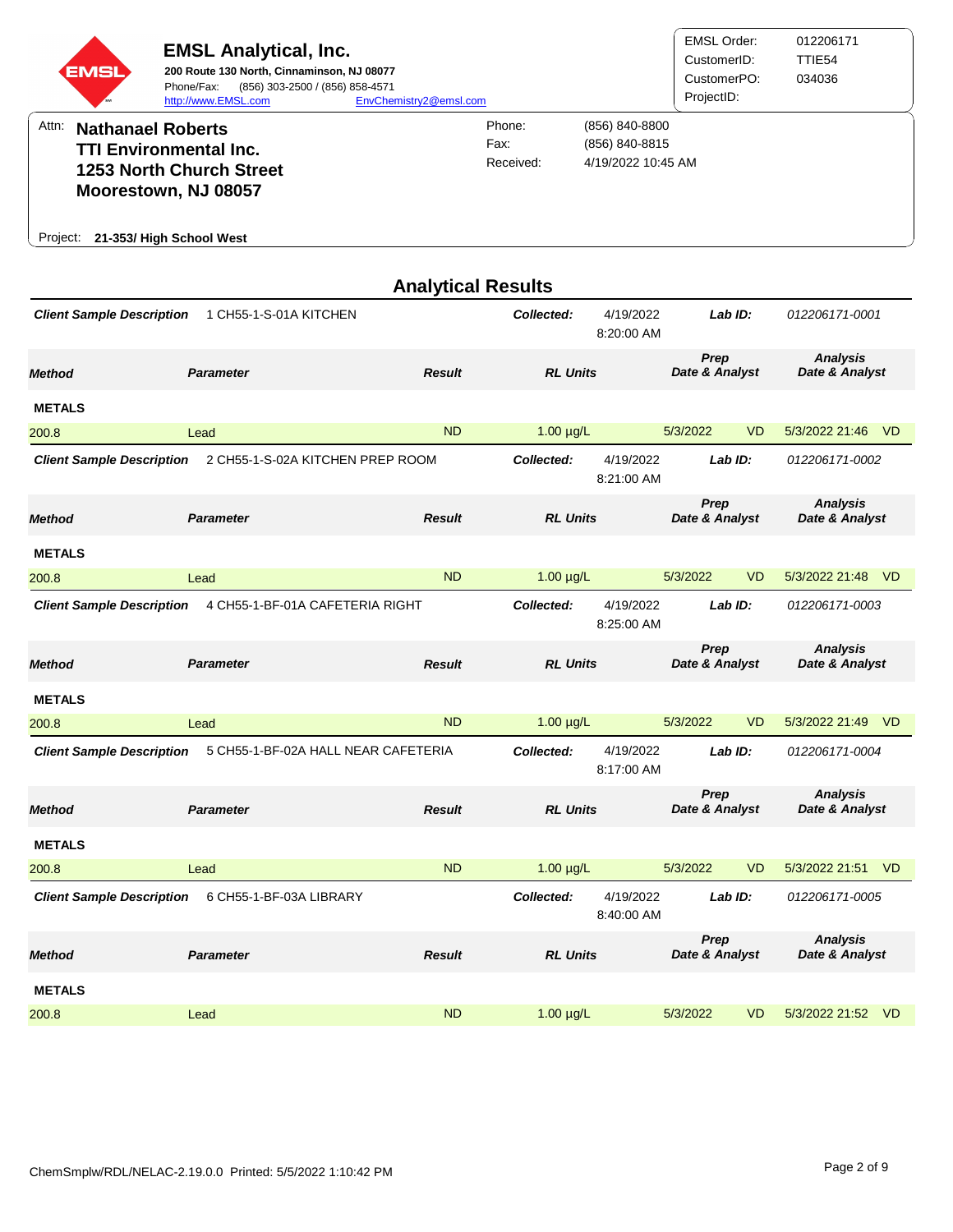|          | <b>EMSL</b>              | <b>EMSL Analytical, Inc.</b><br>200 Route 130 North, Cinnaminson, NJ 08077<br>(856) 303-2500 / (856) 858-4571<br>Phone/Fax:<br>http://www.EMSL.com | EnvChemistry2@emsl.com |                             |                                                        | <b>EMSL Order:</b><br>CustomerID:<br>CustomerPO:<br>ProjectID: | 012206171<br>TTIE54<br>034036 |
|----------|--------------------------|----------------------------------------------------------------------------------------------------------------------------------------------------|------------------------|-----------------------------|--------------------------------------------------------|----------------------------------------------------------------|-------------------------------|
| Attn:    | <b>Nathanael Roberts</b> | <b>TTI Environmental Inc.</b>                                                                                                                      |                        | Phone:<br>Fax:<br>Received: | (856) 840-8800<br>(856) 840-8815<br>4/19/2022 10:45 AM |                                                                |                               |
|          |                          | <b>1253 North Church Street</b><br>Moorestown, NJ 08057                                                                                            |                        |                             |                                                        |                                                                |                               |
| Project: |                          | 21-353/ High School West                                                                                                                           |                        |                             |                                                        |                                                                |                               |

|                                  |                                         | <b>Analytical Results</b> |                 |                         |                        |           |                                   |           |
|----------------------------------|-----------------------------------------|---------------------------|-----------------|-------------------------|------------------------|-----------|-----------------------------------|-----------|
| <b>Client Sample Description</b> | 7 CH55-1-S-03A ROOM C3                  |                           | Collected:      | 4/19/2022<br>8:15:00 AM |                        | Lab ID:   | 012206171-0006                    |           |
| <b>Method</b>                    | <b>Parameter</b>                        | <b>Result</b>             | <b>RL Units</b> |                         | Prep<br>Date & Analyst |           | <b>Analysis</b><br>Date & Analyst |           |
| <b>METALS</b>                    |                                         |                           |                 |                         |                        |           |                                   |           |
| 200.8                            | Lead                                    | 1.99                      | $1.00 \mu g/L$  |                         | 5/3/2022               | <b>VD</b> | 5/3/2022 21:54 VD                 |           |
| <b>Client Sample Description</b> | 8 CH55-1-BF-04A AUDITORIUM LOBBY LEFT   |                           | Collected:      | 4/19/2022<br>8:11:00 AM |                        | Lab ID:   | 012206171-0007                    |           |
| <b>Method</b>                    | <b>Parameter</b>                        | <b>Result</b>             | <b>RL Units</b> |                         | Prep<br>Date & Analyst |           | <b>Analysis</b><br>Date & Analyst |           |
| <b>METALS</b>                    |                                         |                           |                 |                         |                        |           |                                   |           |
| 200.8                            | Lead                                    | <b>ND</b>                 | $1.00 \mu g/L$  |                         | 5/3/2022               | <b>VD</b> | 5/3/2022 21:59                    | <b>VD</b> |
| <b>Client Sample Description</b> | 9 CH55-1-BF-05A AUDITORIUM LOBBY CENTER |                           | Collected:      | 4/19/2022<br>8:12:00 AM |                        | Lab ID:   | 012206171-0008                    |           |
| <b>Method</b>                    | <b>Parameter</b>                        | <b>Result</b>             | <b>RL Units</b> |                         | Prep<br>Date & Analyst |           | <b>Analysis</b><br>Date & Analyst |           |
| <b>METALS</b>                    |                                         |                           |                 |                         |                        |           |                                   |           |
| 200.8                            | Lead                                    | <b>ND</b>                 | $1.00 \mu g/L$  |                         | 5/3/2022               | <b>VD</b> | 5/3/2022 22:00                    | <b>VD</b> |
| <b>Client Sample Description</b> | 10 CH55-1-BF-06A AUDITORIUM LOBBY RIGHT |                           | Collected:      | 4/19/2022<br>8:13:00 AM |                        | Lab ID:   | 012206171-0009                    |           |
| <b>Method</b>                    | <b>Parameter</b>                        | <b>Result</b>             | <b>RL Units</b> |                         | Prep<br>Date & Analyst |           | <b>Analysis</b><br>Date & Analyst |           |
| <b>METALS</b>                    |                                         |                           |                 |                         |                        |           |                                   |           |
| 200.8                            | Lead                                    | <b>ND</b>                 | $1.00 \mu g/L$  |                         | 5/3/2022               | <b>VD</b> | 5/3/2022 22:02 VD                 |           |
| <b>Client Sample Description</b> | 11 CH55-1-BF-06A HALL NEAR ROOM 123     |                           | Collected:      | 4/19/2022               |                        | Lab ID:   | 012206171-0010                    |           |
|                                  | <b>MUSIC</b>                            |                           |                 | 8:10:00 AM              |                        |           |                                   |           |
| <b>Method</b>                    | <b>Parameter</b>                        | <b>Result</b>             | <b>RL Units</b> |                         | Prep<br>Date & Analyst |           | <b>Analysis</b><br>Date & Analyst |           |
| <b>METALS</b>                    |                                         |                           |                 |                         |                        |           |                                   |           |
| 200.8                            | Lead                                    | <b>ND</b>                 | $1.00 \mu g/L$  |                         | 5/3/2022               | <b>VD</b> | 5/3/2022 22:07                    | <b>VD</b> |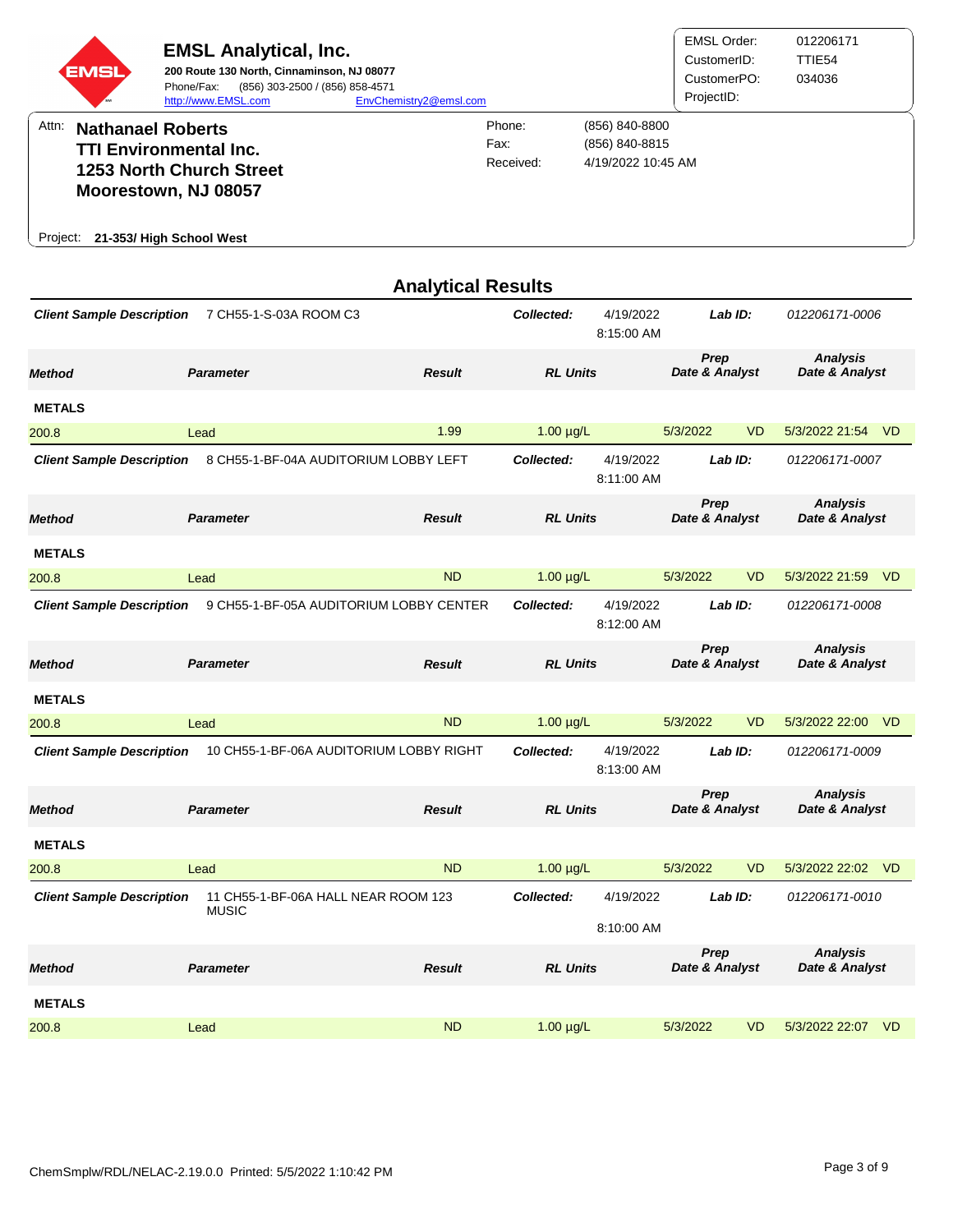| <b>EMSL</b> | <b>EMSL Analytical, Inc.</b><br>200 Route 130 North, Cinnaminson, NJ 08077<br>(856) 303-2500 / (856) 858-4571<br>Phone/Fax:<br>http://www.EMSL.com | EnvChemistry2@emsl.com |                             |                                                        | EMSL Order:<br>CustomerID:<br>CustomerPO:<br>ProjectID: | 012206171<br>TTIE54<br>034036 |
|-------------|----------------------------------------------------------------------------------------------------------------------------------------------------|------------------------|-----------------------------|--------------------------------------------------------|---------------------------------------------------------|-------------------------------|
| Attn:       | <b>Nathanael Roberts</b><br><b>TTI Environmental Inc.</b><br><b>1253 North Church Street</b><br>Moorestown, NJ 08057                               |                        | Phone:<br>Fax:<br>Received: | (856) 840-8800<br>(856) 840-8815<br>4/19/2022 10:45 AM |                                                         |                               |
| Project:    | 21-353/ High School West                                                                                                                           |                        |                             |                                                        |                                                         |                               |

|                                  |                                    | <b>Analytical Results</b> |                 |                         |                        |           |                                   |           |
|----------------------------------|------------------------------------|---------------------------|-----------------|-------------------------|------------------------|-----------|-----------------------------------|-----------|
| <b>Client Sample Description</b> | 12 CH55-1-BF-08A HALL NEAR ROOM A3 |                           | Collected:      | 4/19/2022<br>8:26:00 AM |                        | Lab $ID:$ | 012206171-0011                    |           |
| <b>Method</b>                    | <b>Parameter</b>                   | <b>Result</b>             | <b>RL Units</b> |                         | Prep<br>Date & Analyst |           | <b>Analysis</b><br>Date & Analyst |           |
| <b>METALS</b>                    |                                    |                           |                 |                         |                        |           |                                   |           |
| 200.8                            | Lead                               | <b>ND</b>                 | $1.00 \mu g/L$  |                         | 5/3/2022               | <b>VD</b> | 5/3/2022 22:08                    | -VD       |
| <b>Client Sample Description</b> | 13 CH55-1-S-11A ROOM A2            |                           | Collected:      | 4/19/2022<br>8:35:00 AM |                        | Lab ID:   | 012206171-0012                    |           |
| <b>Method</b>                    | <b>Parameter</b>                   | <b>Result</b>             | <b>RL Units</b> |                         | Prep<br>Date & Analyst |           | <b>Analysis</b><br>Date & Analyst |           |
| <b>METALS</b>                    |                                    |                           |                 |                         |                        |           |                                   |           |
| 200.8                            | Lead                               | 7.52                      | $1.00 \mu g/L$  |                         | 5/3/2022               | <b>VD</b> | 5/3/2022 22:10 VD                 |           |
| <b>Client Sample Description</b> | 14 CH55-1-S-04A ROOM A3            |                           | Collected:      | 4/19/2022<br>8:30:00 AM |                        | Lab ID:   | 012206171-0013                    |           |
| <b>Method</b>                    | <b>Parameter</b>                   | <b>Result</b>             | <b>RL Units</b> |                         | Prep<br>Date & Analyst |           | <b>Analysis</b><br>Date & Analyst |           |
| <b>METALS</b>                    |                                    |                           |                 |                         |                        |           |                                   |           |
| 200.8                            | Lead                               | <b>ND</b>                 | $1.00 \mu g/L$  |                         | 5/3/2022               | <b>VD</b> | 5/3/2022 22:11                    | <b>VD</b> |
| <b>Client Sample Description</b> | 15 CH55-1-S-05A ROOM A3            |                           | Collected:      | 4/19/2022<br>8:29:00 AM |                        | Lab ID:   | 012206171-0014                    |           |
| <b>Method</b>                    | <b>Parameter</b>                   | <b>Result</b>             | <b>RL Units</b> |                         | Prep<br>Date & Analyst |           | <b>Analysis</b><br>Date & Analyst |           |
| <b>METALS</b>                    |                                    |                           |                 |                         |                        |           |                                   |           |
| 200.8                            | Lead                               | <b>ND</b>                 | $1.00 \mu g/L$  |                         | 5/3/2022               | <b>VD</b> | 5/3/2022 22:13 VD                 |           |
| <b>Client Sample Description</b> | 16 CH55-1-S-06A ROOM A3            |                           | Collected:      | 4/19/2022<br>8:29:00 AM |                        | Lab ID:   | 012206171-0015                    |           |
| <b>Method</b>                    | <b>Parameter</b>                   | <b>Result</b>             | <b>RL Units</b> |                         | Prep<br>Date & Analyst |           | <b>Analysis</b><br>Date & Analyst |           |
| <b>METALS</b>                    |                                    |                           |                 |                         |                        |           |                                   |           |
| 200.8                            | Lead                               | <b>ND</b>                 | $1.00 \mu g/L$  |                         | 5/3/2022               | <b>VD</b> | 5/3/2022 22:17 VD                 |           |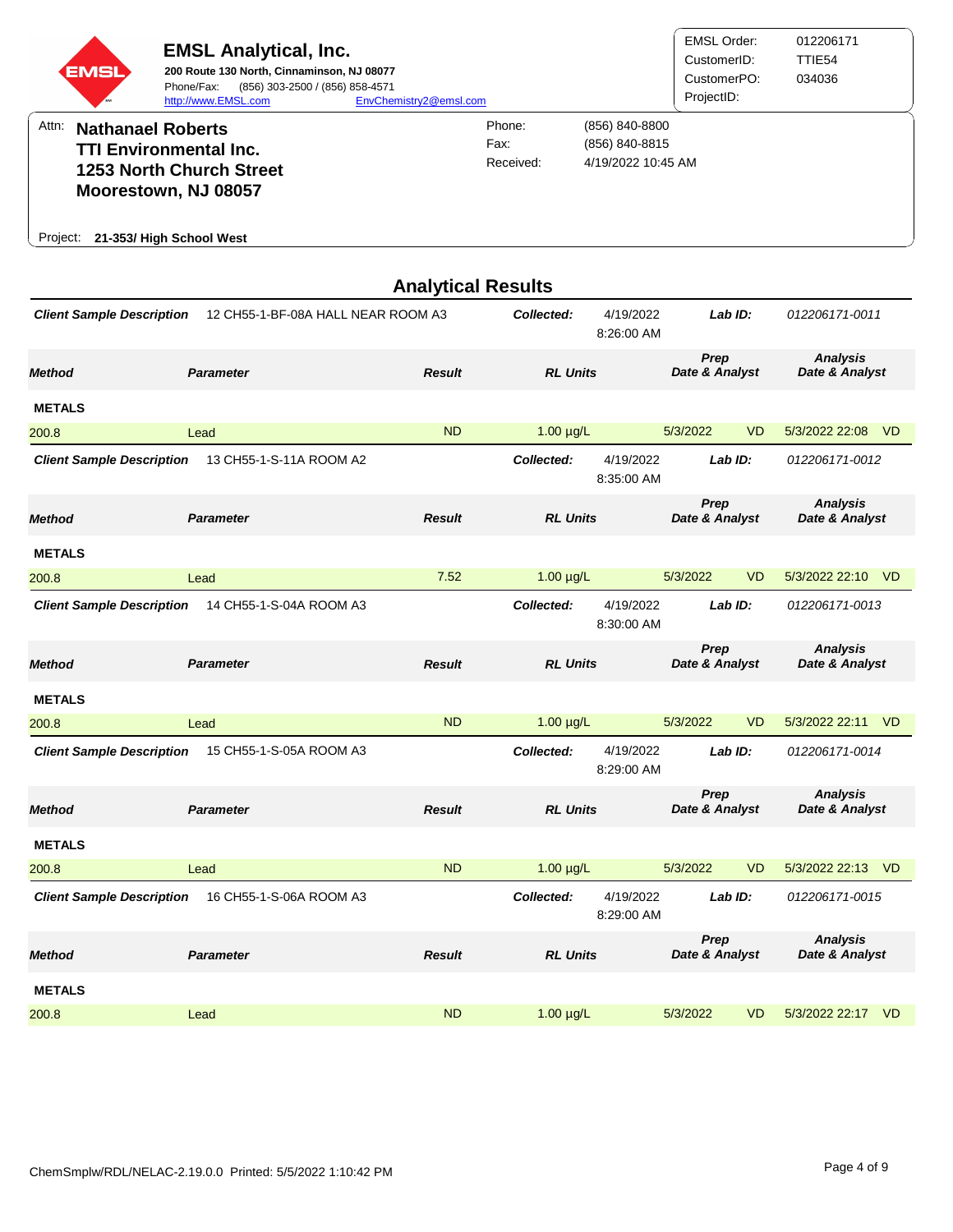| EMSL     | <b>EMSL Analytical, Inc.</b><br>200 Route 130 North, Cinnaminson, NJ 08077<br>(856) 303-2500 / (856) 858-4571<br>Phone/Fax:<br>http://www.EMSL.com | EnvChemistry2@emsl.com |                             |                                                        | <b>EMSL Order:</b><br>CustomerID:<br>CustomerPO:<br>ProjectID: | 012206171<br>TTIE54<br>034036 |
|----------|----------------------------------------------------------------------------------------------------------------------------------------------------|------------------------|-----------------------------|--------------------------------------------------------|----------------------------------------------------------------|-------------------------------|
| Attn:    | <b>Nathanael Roberts</b><br><b>TTI Environmental Inc.</b><br><b>1253 North Church Street</b><br>Moorestown, NJ 08057                               |                        | Phone:<br>Fax:<br>Received: | (856) 840-8800<br>(856) 840-8815<br>4/19/2022 10:45 AM |                                                                |                               |
| Proiect: | 21-353/ High School West                                                                                                                           |                        |                             |                                                        |                                                                |                               |

|                                  |                                        | <b>Analytical Results</b> |                 |                         |                        |           |                                   |           |
|----------------------------------|----------------------------------------|---------------------------|-----------------|-------------------------|------------------------|-----------|-----------------------------------|-----------|
| <b>Client Sample Description</b> | 17 CH55-1-S-07A ROOM A3                |                           | Collected:      | 4/19/2022<br>8:28:00 AM |                        | Lab ID:   | 012206171-0016                    |           |
| <b>Method</b>                    | <b>Parameter</b>                       | <b>Result</b>             | <b>RL Units</b> |                         | Prep<br>Date & Analyst |           | <b>Analysis</b><br>Date & Analyst |           |
| <b>METALS</b>                    |                                        |                           |                 |                         |                        |           |                                   |           |
| 200.8                            | Lead                                   | 3.35                      | $1.00 \mu g/L$  |                         | 5/3/2022               | <b>VD</b> | 5/3/2022 22:19                    | – VD      |
| <b>Client Sample Description</b> | 18 CH55-1-S-08A ROOM A3                |                           | Collected:      | 4/19/2022<br>8:26:00 AM |                        | Lab ID:   | 012206171-0017                    |           |
| <b>Method</b>                    | <b>Parameter</b>                       | <b>Result</b>             | <b>RL Units</b> |                         | Prep<br>Date & Analyst |           | <b>Analysis</b><br>Date & Analyst |           |
| <b>METALS</b>                    |                                        |                           |                 |                         |                        |           |                                   |           |
| 200.8                            | Lead                                   | <b>ND</b>                 | $1.00 \mu g/L$  |                         | 5/3/2022               | <b>VD</b> | 5/3/2022 22:21                    | <b>VD</b> |
| <b>Client Sample Description</b> | 20 CH55-1-BF-09A HALL NEAR GUIDANCE    |                           | Collected:      | 4/19/2022<br>8:35:00 AM |                        | Lab ID:   | 012206171-0018                    |           |
| <b>Method</b>                    | <b>Parameter</b>                       | <b>Result</b>             | <b>RL Units</b> |                         | Prep<br>Date & Analyst |           | <b>Analysis</b><br>Date & Analyst |           |
| <b>METALS</b>                    |                                        |                           |                 |                         |                        |           |                                   |           |
| 200.8                            | Lead                                   | <b>ND</b>                 | $1.00 \mu g/L$  |                         | 5/3/2022               | <b>VD</b> | 5/3/2022 22:22                    | – VD      |
| <b>Client Sample Description</b> | 23 CH55-1-BF-12A HALL NEAR MAIN OFFICE |                           | Collected:      | 4/19/2022<br>8:16:00 AM |                        | Lab ID:   | 012206171-0019                    |           |
| <b>Method</b>                    | <b>Parameter</b>                       | <b>Result</b>             | <b>RL Units</b> |                         | Prep<br>Date & Analyst |           | <b>Analysis</b><br>Date & Analyst |           |
| <b>METALS</b>                    |                                        |                           |                 |                         |                        |           |                                   |           |
| 200.8                            | Lead                                   | <b>ND</b>                 | $1.00 \mu g/L$  |                         | 5/3/2022               | <b>VD</b> | 5/3/2022 22:28                    | <b>VD</b> |
| <b>Client Sample Description</b> | 24 CH55-1-BF-12AB HALL NEAR STUDIO     |                           | Collected:      | 4/19/2022<br>8:38:00 AM |                        | Lab ID:   | 012206171-0020                    |           |
| <b>Method</b>                    | <b>Parameter</b>                       | <b>Result</b>             | <b>RL Units</b> |                         | Prep<br>Date & Analyst |           | <b>Analysis</b><br>Date & Analyst |           |
| <b>METALS</b>                    |                                        |                           |                 |                         |                        |           |                                   |           |
| 200.8                            | Lead                                   | <b>ND</b>                 | $1.00 \mu g/L$  |                         | 5/3/2022               | <b>VD</b> | 5/3/2022 22:36                    | VD        |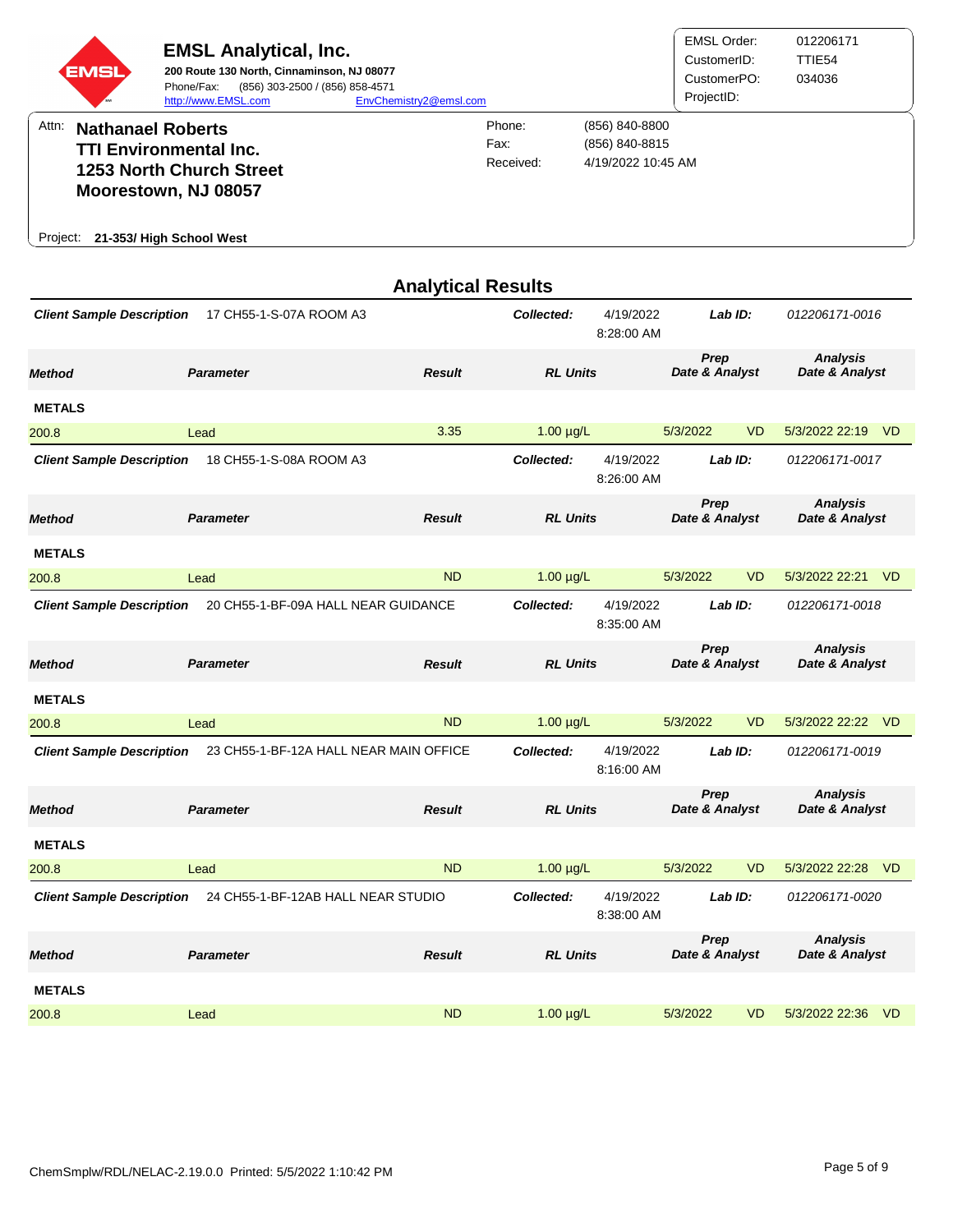| <b>EMSL</b> | <b>EMSL Analytical, Inc.</b><br>200 Route 130 North, Cinnaminson, NJ 08077<br>(856) 303-2500 / (856) 858-4571<br>Phone/Fax:<br>http://www.EMSL.com | EnvChemistry2@emsl.com      |                                                        | EMSL Order:<br>CustomerID:<br>CustomerPO:<br>ProjectID: | 012206171<br>TTIE54<br>034036 |
|-------------|----------------------------------------------------------------------------------------------------------------------------------------------------|-----------------------------|--------------------------------------------------------|---------------------------------------------------------|-------------------------------|
| Attn:       | <b>Nathanael Roberts</b><br><b>TTI Environmental Inc.</b><br><b>1253 North Church Street</b><br>Moorestown, NJ 08057                               | Phone:<br>Fax:<br>Received: | (856) 840-8800<br>(856) 840-8815<br>4/19/2022 10:45 AM |                                                         |                               |
| Project:    | 21-353/ High School West                                                                                                                           |                             |                                                        |                                                         |                               |

|                                  |                                     | <b>Analytical Results</b> |                 |                         |                        |           |                                   |                |
|----------------------------------|-------------------------------------|---------------------------|-----------------|-------------------------|------------------------|-----------|-----------------------------------|----------------|
| <b>Client Sample Description</b> | 25 CH55-1-BF-13A HALL NEAR D9 LEFT  |                           | Collected:      | 4/19/2022<br>8:43:00 AM |                        | Lab ID:   | 012206171-0021                    |                |
| <b>Method</b>                    | <b>Parameter</b>                    | <b>Result</b>             | <b>RL Units</b> |                         | Prep<br>Date & Analyst |           | <b>Analysis</b><br>Date & Analyst |                |
| <b>METALS</b>                    |                                     |                           |                 |                         |                        |           |                                   |                |
| 200.8                            | Lead                                | <b>ND</b>                 | $1.00 \mu g/L$  |                         | 5/3/2022               | <b>VD</b> | 5/3/2022 22:38 VD                 |                |
| <b>Client Sample Description</b> | 26 CH55-1-BF-14A HALL NEAR D9 RIGHT |                           | Collected:      | 4/19/2022<br>8:44:00 AM |                        | Lab ID:   | 012206171-0022                    |                |
| <b>Method</b>                    | <b>Parameter</b>                    | <b>Result</b>             | <b>RL Units</b> |                         | Prep<br>Date & Analyst |           | <b>Analysis</b><br>Date & Analyst |                |
| <b>METALS</b>                    |                                     |                           |                 |                         |                        |           |                                   |                |
| 200.8                            | Lead                                | <b>ND</b>                 | $1.00 \mu g/L$  |                         | 5/3/2022               | <b>VD</b> | 5/3/2022 22:39 VD                 |                |
| <b>Client Sample Description</b> | 27 CH55-1-BF-15A HALL NEAR E 30     |                           | Collected:      | 4/19/2022<br>8:40:00 AM |                        | Lab ID:   | 012206171-0023                    |                |
| <b>Method</b>                    | <b>Parameter</b>                    | <b>Result</b>             | <b>RL Units</b> |                         | Prep<br>Date & Analyst |           | <b>Analysis</b><br>Date & Analyst |                |
| <b>METALS</b>                    |                                     |                           |                 |                         |                        |           |                                   |                |
| 200.8                            | Lead                                | <b>ND</b>                 | $1.00 \mu g/L$  |                         | 5/3/2022               | <b>VD</b> | 5/3/2022 22:41                    | V <sub>D</sub> |
| <b>Client Sample Description</b> | 30 CH55-1-BF-19A HALL NEAR E19      |                           | Collected:      | 4/19/2022<br>8:30:00 AM |                        | Lab ID:   | 012206171-0024                    |                |
| <b>Method</b>                    | <b>Parameter</b>                    | <b>Result</b>             | <b>RL Units</b> |                         | Prep<br>Date & Analyst |           | <b>Analysis</b><br>Date & Analyst |                |
| <b>METALS</b>                    |                                     |                           |                 |                         |                        |           |                                   |                |
| 200.8                            | Lead                                | <b>ND</b>                 | $1.00 \mu g/L$  |                         | 5/2/2022               | <b>VD</b> | 5/3/2022 01:16 VD                 |                |
| <b>Client Sample Description</b> | 31 CH55-1-BF-20A HALL NEAR 4LEFT    |                           | Collected:      | 4/19/2022<br>8:50:00 AM |                        | Lab ID:   | 012206171-0025                    |                |
| <b>Method</b>                    | <b>Parameter</b>                    | <b>Result</b>             | <b>RL Units</b> |                         | Prep<br>Date & Analyst |           | <b>Analysis</b><br>Date & Analyst |                |
| <b>METALS</b>                    |                                     |                           |                 |                         |                        |           |                                   |                |
| 200.8                            | Lead                                | <b>ND</b>                 | $1.00 \mu g/L$  |                         | 5/3/2022               | <b>VD</b> | 5/3/2022 22:42                    | - VD           |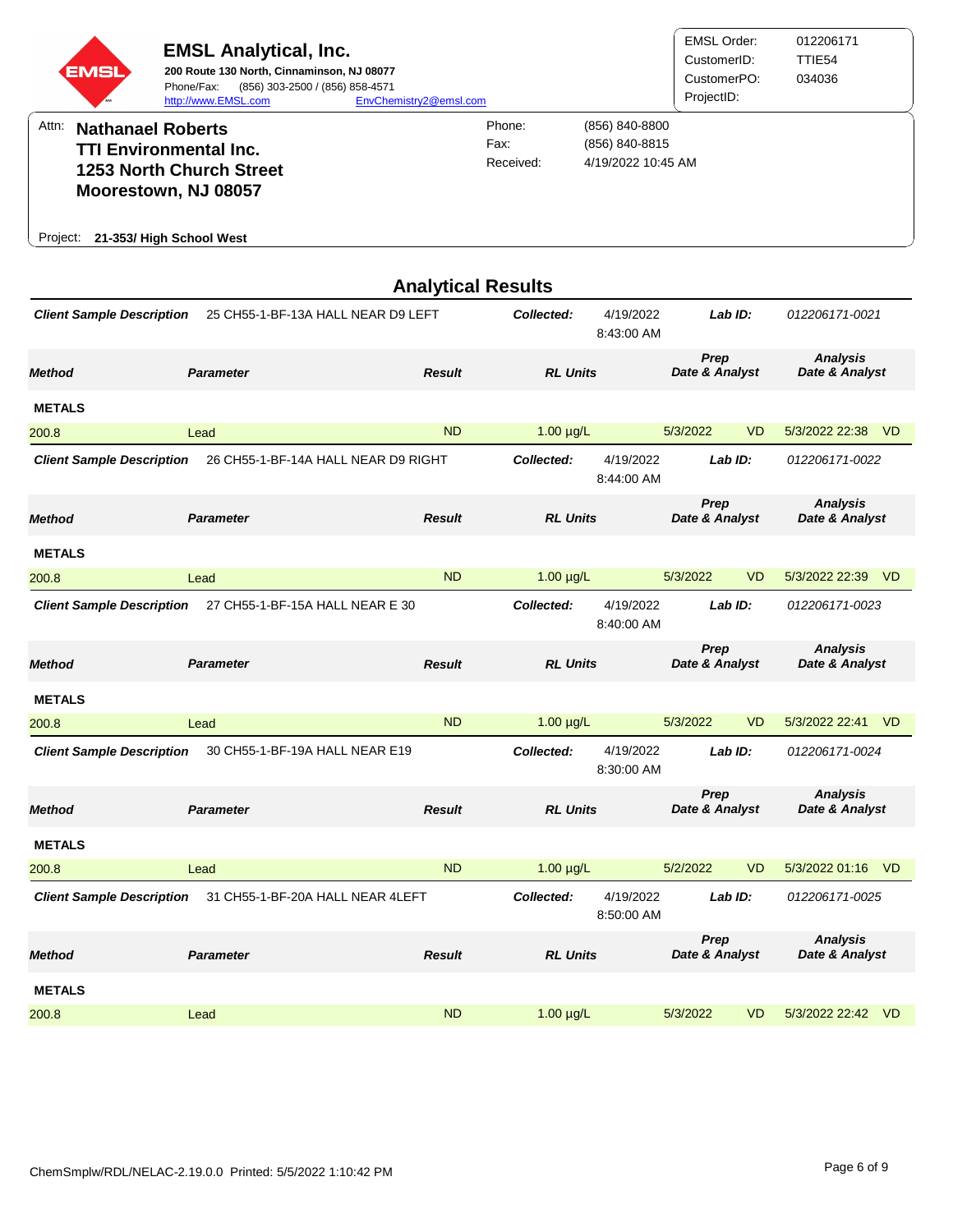| <b>EMSL</b> | <b>EMSL Analytical, Inc.</b><br>200 Route 130 North, Cinnaminson, NJ 08077<br>(856) 303-2500 / (856) 858-4571<br>Phone/Fax:<br>http://www.EMSL.com | EnvChemistry2@emsl.com |                             |                                                        | <b>EMSL Order:</b><br>CustomerID:<br>CustomerPO:<br>ProjectID: | 012206171<br>TTIE <sub>54</sub><br>034036 |
|-------------|----------------------------------------------------------------------------------------------------------------------------------------------------|------------------------|-----------------------------|--------------------------------------------------------|----------------------------------------------------------------|-------------------------------------------|
| Attn:       | <b>Nathanael Roberts</b><br><b>TTI Environmental Inc.</b><br>1253 North Church Street<br>Moorestown, NJ 08057                                      |                        | Phone:<br>Fax:<br>Received: | (856) 840-8800<br>(856) 840-8815<br>4/19/2022 10:45 AM |                                                                |                                           |
| Project:    | 21-353/ High School West                                                                                                                           |                        |                             |                                                        |                                                                |                                           |

|                                  |                                    | <b>Analytical Results</b> |                 |                         |                        |           |                                   |           |
|----------------------------------|------------------------------------|---------------------------|-----------------|-------------------------|------------------------|-----------|-----------------------------------|-----------|
| <b>Client Sample Description</b> | 32 CH55-1-BF-21A HALL NEAR 4 RIGHT |                           | Collected:      | 4/19/2022<br>8:50:00 AM |                        | Lab ID:   | 012206171-0026                    |           |
| <b>Method</b>                    | <b>Parameter</b>                   | <b>Result</b>             | <b>RL Units</b> |                         | Prep<br>Date & Analyst |           | <b>Analysis</b><br>Date & Analyst |           |
| <b>METALS</b>                    |                                    |                           |                 |                         |                        |           |                                   |           |
| 200.8                            | Lead                               | <b>ND</b>                 | $1.00 \mu g/L$  |                         | 5/3/2022               | <b>VD</b> | 5/3/2022 22:44 VD                 |           |
| <b>Client Sample Description</b> | 33 CH55-1-BF-22A HALL NEAR H 6     |                           | Collected:      | 4/19/2022<br>8:53:00 AM |                        | Lab ID:   | 012206171-0027                    |           |
| <b>Method</b>                    | <b>Parameter</b>                   | <b>Result</b>             | <b>RL Units</b> |                         | Prep<br>Date & Analyst |           | <b>Analysis</b><br>Date & Analyst |           |
| <b>METALS</b>                    |                                    |                           |                 |                         |                        |           |                                   |           |
| 200.8                            | Lead                               | <b>ND</b>                 | $1.00 \mu g/L$  |                         | 5/3/2022               | <b>VD</b> | 5/3/2022 22:45 VD                 |           |
| <b>Client Sample Description</b> | 34 CH55-1-BF-23A HALL NEAR E 15    |                           | Collected:      | 4/19/2022<br>8:49:00 AM |                        | Lab ID:   | 012206171-0028                    |           |
| <b>Method</b>                    | <b>Parameter</b>                   | <b>Result</b>             | <b>RL Units</b> |                         | Prep<br>Date & Analyst |           | <b>Analysis</b><br>Date & Analyst |           |
| <b>METALS</b>                    |                                    |                           |                 |                         |                        |           |                                   |           |
| 200.8                            | Lead                               | <b>ND</b>                 | $1.00 \mu g/L$  |                         | 5/3/2022               | <b>VD</b> | 5/3/2022 22:47                    | – VD      |
| <b>Client Sample Description</b> | 35 CH55-1-BF-25A HALL NEAR D20     |                           | Collected:      | 4/19/2022<br>8:27:00 AM |                        | Lab ID:   | 012206171-0029                    |           |
| <b>Method</b>                    | <b>Parameter</b>                   | <b>Result</b>             | <b>RL Units</b> |                         | Prep<br>Date & Analyst |           | <b>Analysis</b><br>Date & Analyst |           |
| <b>METALS</b>                    |                                    |                           |                 |                         |                        |           |                                   |           |
| 200.8                            | Lead                               | <b>ND</b>                 | $1.00 \mu g/L$  |                         | 5/3/2022               | <b>VD</b> | 5/3/2022 22:48                    | – VD      |
| <b>Client Sample Description</b> | 36 CH55-1-S-09A TEACHERS LOUNGE    |                           | Collected:      | 4/19/2022<br>8:52:00 AM |                        | Lab ID:   | 012206171-0030                    |           |
| <b>Method</b>                    | <b>Parameter</b>                   | <b>Result</b>             | <b>RL Units</b> |                         | Prep<br>Date & Analyst |           | <b>Analysis</b><br>Date & Analyst |           |
| <b>METALS</b>                    |                                    |                           |                 |                         |                        |           |                                   |           |
| 200.8                            | Lead                               | 1.02                      | $1.00 \mu g/L$  |                         | 5/3/2022               | <b>VD</b> | 5/3/2022 22:50                    | <b>VD</b> |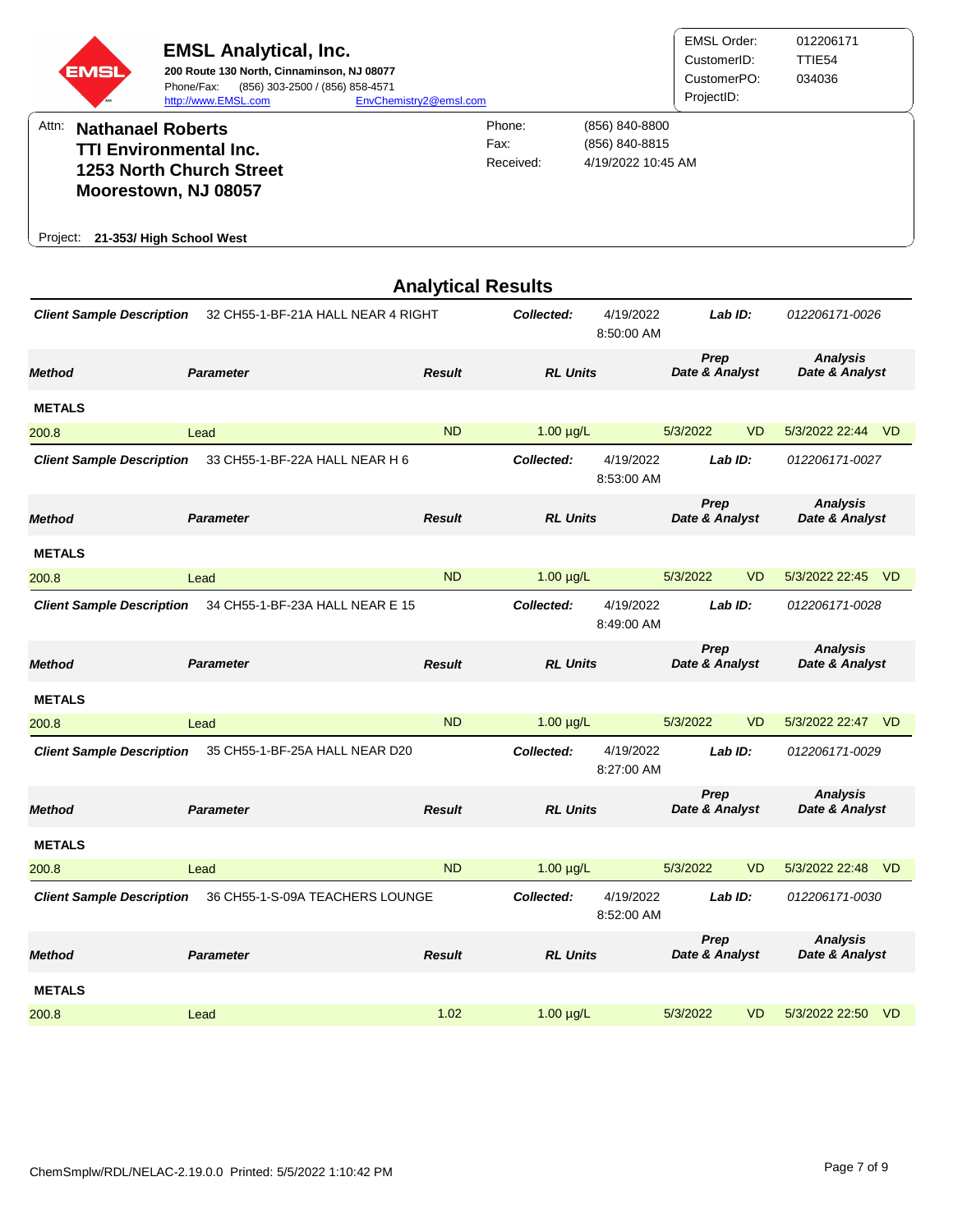| EMSI                                                                                                                               | <b>EMSL Analytical, Inc.</b><br>200 Route 130 North, Cinnaminson, NJ 08077<br>Phone/Fax:<br>(856) 303-2500 / (856) 858-4571<br>http://www.EMSL.com | EnvChemistry2@emsl.com    |                             |                                                        | <b>EMSL Order:</b><br>CustomerID:<br>CustomerPO:<br>ProjectID: |           | 012206171<br>TTIE54<br>034036     |      |
|------------------------------------------------------------------------------------------------------------------------------------|----------------------------------------------------------------------------------------------------------------------------------------------------|---------------------------|-----------------------------|--------------------------------------------------------|----------------------------------------------------------------|-----------|-----------------------------------|------|
| Attn:<br><b>Nathanael Roberts</b><br><b>TTI Environmental Inc.</b><br>Moorestown, NJ 08057<br>21-353/ High School West<br>Project: | 1253 North Church Street                                                                                                                           |                           | Phone:<br>Fax:<br>Received: | (856) 840-8800<br>(856) 840-8815<br>4/19/2022 10:45 AM |                                                                |           |                                   |      |
|                                                                                                                                    |                                                                                                                                                    | <b>Analytical Results</b> |                             |                                                        |                                                                |           |                                   |      |
| <b>Client Sample Description</b>                                                                                                   | 37 CH55-1-BF-26A HALL NEAR WEIGHT ROOM                                                                                                             |                           | Collected:                  | 4/19/2022                                              | Lab ID:                                                        |           | 012206171-0031                    |      |
|                                                                                                                                    | F <sub>13</sub>                                                                                                                                    |                           |                             |                                                        |                                                                |           |                                   |      |
| <b>Method</b>                                                                                                                      | <b>Parameter</b>                                                                                                                                   | <b>Result</b>             | <b>RL Units</b>             |                                                        | Prep<br>Date & Analyst                                         |           | <b>Analysis</b><br>Date & Analyst |      |
| <b>METALS</b>                                                                                                                      |                                                                                                                                                    |                           |                             |                                                        |                                                                |           |                                   |      |
| 200.8                                                                                                                              | Lead                                                                                                                                               | <b>ND</b>                 | $1.00 \mu g/L$              |                                                        | 5/3/2022                                                       | <b>VD</b> | 5/3/2022 22:58                    | - VD |
| <b>Client Sample Description</b>                                                                                                   | 38 CH55-1-BF-27A GIRLS LOCKER ROOM                                                                                                                 |                           | Collected:                  | 4/19/2022<br>9:10:00 AM                                | Lab ID:                                                        |           | 012206171-0032                    |      |
| <b>Method</b>                                                                                                                      | <b>Parameter</b>                                                                                                                                   | <b>Result</b>             | <b>RL Units</b>             |                                                        | Prep<br>Date & Analyst                                         |           | <b>Analysis</b><br>Date & Analyst |      |
| <b>METALS</b>                                                                                                                      |                                                                                                                                                    |                           |                             |                                                        |                                                                |           |                                   |      |
| 200.8                                                                                                                              | Lead                                                                                                                                               | <b>ND</b>                 | $1.00 \mu g/L$              |                                                        | 5/3/2022                                                       | <b>VD</b> | 5/3/2022 22:59 VD                 |      |
| <b>Client Sample Description</b>                                                                                                   | 39 CH55-1BF-28A BOYS LOCKER ROOM                                                                                                                   |                           | Collected:                  | 4/19/2022<br>9:15:00 AM                                | Lab ID:                                                        |           | 012206171-0033                    |      |
| <b>Method</b>                                                                                                                      | <b>Parameter</b>                                                                                                                                   | <b>Result</b>             | <b>RL Units</b>             |                                                        | Prep<br>Date & Analyst                                         |           | <b>Analysis</b><br>Date & Analyst |      |
| <b>METALS</b>                                                                                                                      |                                                                                                                                                    |                           |                             |                                                        |                                                                |           |                                   |      |
| 200.8                                                                                                                              | Lead                                                                                                                                               | <b>ND</b>                 | $1.00 \mu g/L$              |                                                        | 5/3/2022                                                       | <b>VD</b> | 5/3/2022 23:01 VD                 |      |
| <b>Client Sample Description</b>                                                                                                   | 40 CH55-1BF-29A HALL NEAR NURSE                                                                                                                    |                           | Collected:                  | 4/19/2022<br>8:45:00 AM                                | Lab ID:                                                        |           | 012206171-0034                    |      |
| <b>Method</b>                                                                                                                      | <b>Parameter</b>                                                                                                                                   | <b>Result</b>             | <b>RL Units</b>             |                                                        | Prep<br>Date & Analyst                                         |           | <b>Analysis</b><br>Date & Analyst |      |
| <b>METALS</b>                                                                                                                      |                                                                                                                                                    |                           |                             |                                                        |                                                                |           |                                   |      |
| 200.8                                                                                                                              | Lead                                                                                                                                               | <b>ND</b>                 | $1.00 \mu g/L$              |                                                        | 5/3/2022                                                       | <b>VD</b> | 5/3/2022 23:03                    | - VD |
| <b>Client Sample Description</b>                                                                                                   | 41 CH55-1-S10A NURSE                                                                                                                               |                           | Collected:                  | 4/19/2022<br>8:46:00 AM                                | Lab ID:                                                        |           | 012206171-0035                    |      |
| <b>Method</b>                                                                                                                      | <b>Parameter</b>                                                                                                                                   | <b>Result</b>             | <b>RL Units</b>             |                                                        | Prep<br>Date & Analyst                                         |           | <b>Analysis</b><br>Date & Analyst |      |
| <b>METALS</b>                                                                                                                      |                                                                                                                                                    |                           |                             |                                                        |                                                                |           |                                   |      |
| 200.8                                                                                                                              | Lead                                                                                                                                               | <b>ND</b>                 | $1.00 \mu g/L$              |                                                        | 5/3/2022                                                       | <b>VD</b> | 5/3/2022 23:04 VD                 |      |